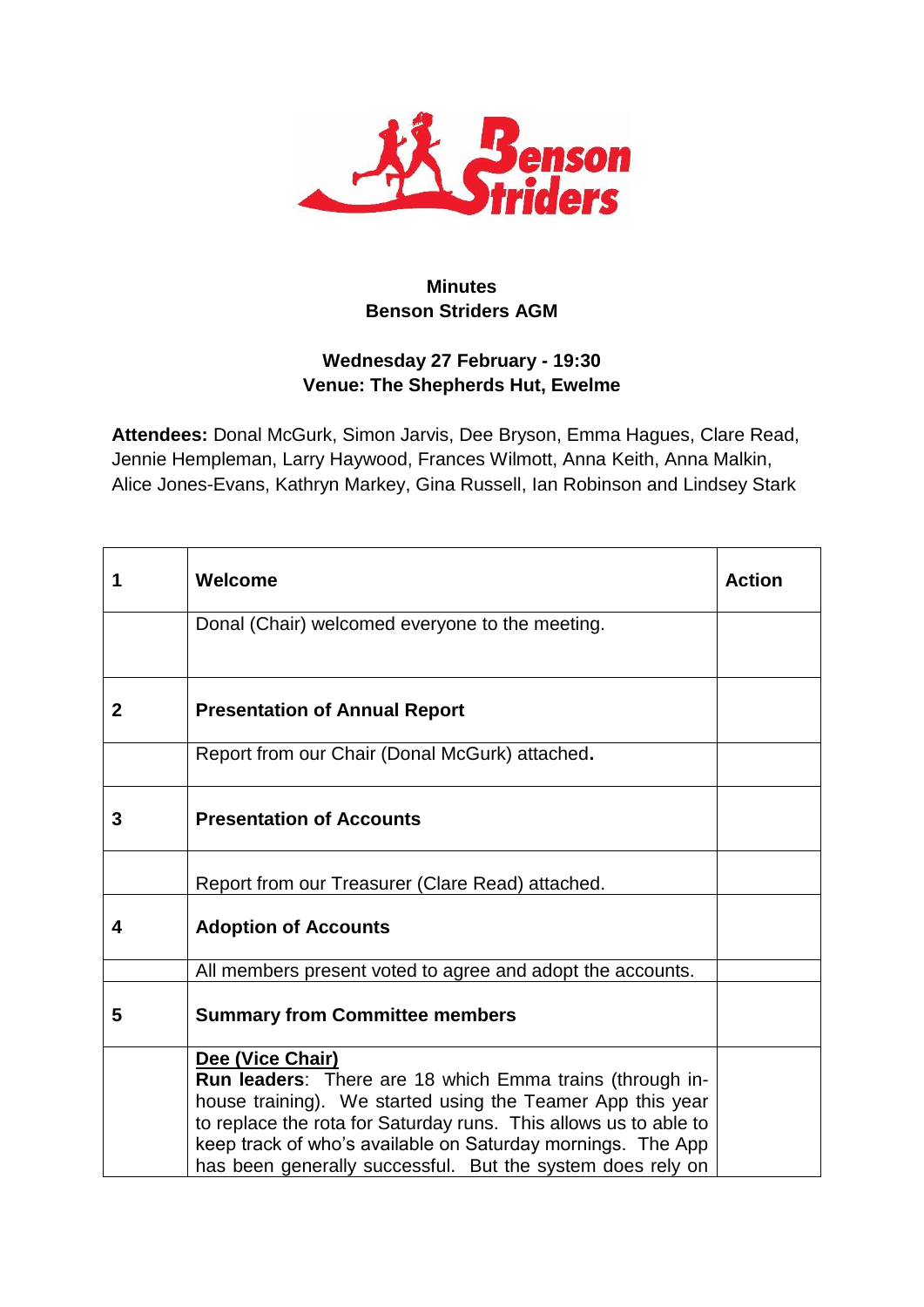| all run leaders taking their turn doing the shorter distances                   |  |
|---------------------------------------------------------------------------------|--|
| which can sometimes be an issue.                                                |  |
|                                                                                 |  |
| Hope to encourage more people to become run leaders, and                        |  |
| we did have interest through the questionnaire.                                 |  |
| Kit: We're launching brand new kit this evening. Thanks to                      |  |
| Ken who's sourced this. And this is now available on our                        |  |
| website to order direct from the company by members.                            |  |
| Emma (Head coach)                                                               |  |
| Wednesday night sessions - interval training and hills. This                    |  |
| provides real gains in endurance etc. Weds sessions are                         |  |
| geared around being inclusive, so sessions are planned for                      |  |
| everyone to achieve their own goals.                                            |  |
| <b>School running club</b> $-$ This ran for 5 weeks in the autumn               |  |
| term at Benson primary school and was a great success.                          |  |
| Thanks to lan who helped to run this with Emma.                                 |  |
| Run leader training - 23/9/18. Talking people through how it                    |  |
| works, expectations, using teamer and going through any                         |  |
| concerns.                                                                       |  |
| <b>Development pathway</b> $-$ to be launched on the website.                   |  |
| Official pathway to be a run leader or coach with England                       |  |
| Athletics. This will show individuals how to plan and run a                     |  |
| session to give more flexibility in terms of enabling other to                  |  |
| run warm ups etc.                                                               |  |
| <b>Coaching development training attended - hurdles,</b>                        |  |
| jumping drills, throwing drills etc. This can help injury and                   |  |
|                                                                                 |  |
| improve performance. To look at doing whole sessions on<br>functional movement. |  |
|                                                                                 |  |
| <b>Secretary(Jennie)</b>                                                        |  |
| Race Ballots: London Marathon was a roll over from last year                    |  |
| as Dee won but they'd changed the rules                                         |  |
| Chiltern Chase - 3 members won ballot places - Sara Rafferty                    |  |
| 5k, Neil Pocock 10k and Emma Hagues - 15k.                                      |  |
| Henley Half and Marlow Half were offered - but interest was                     |  |
| only for Henley which Dave Quinn won the ballot place.                          |  |
| Reading Half - Clare Read won the ballot.                                       |  |
| <b>England Athletics admin: Registering members as athletes</b>                 |  |
| and keeping the portal up to date. Which includes club                          |  |
| numbers and paying our annual subs.                                             |  |
|                                                                                 |  |
| <b>Social Secretaries (Anna K and Jennie)</b>                                   |  |
| Summer Social - 7/7/18 at Shepherds Hut, lower numbers                          |  |
| this year, probably because we held it later than previous                      |  |
| years and clashed with school holidays for some and various                     |  |
| other summer events. Still had around 25 members attend.                        |  |
| This made us rethink the summer social for 2019, so we're                       |  |
| having it a bit earlier (22/6/19) and changing the format by                    |  |
| including a disco, a theme and BYO drinks.                                      |  |
|                                                                                 |  |
| <b>Run leaders socials:</b> We'd introduced the idea of giving back             |  |
| to those who give up their time to support the club last year                   |  |
|                                                                                 |  |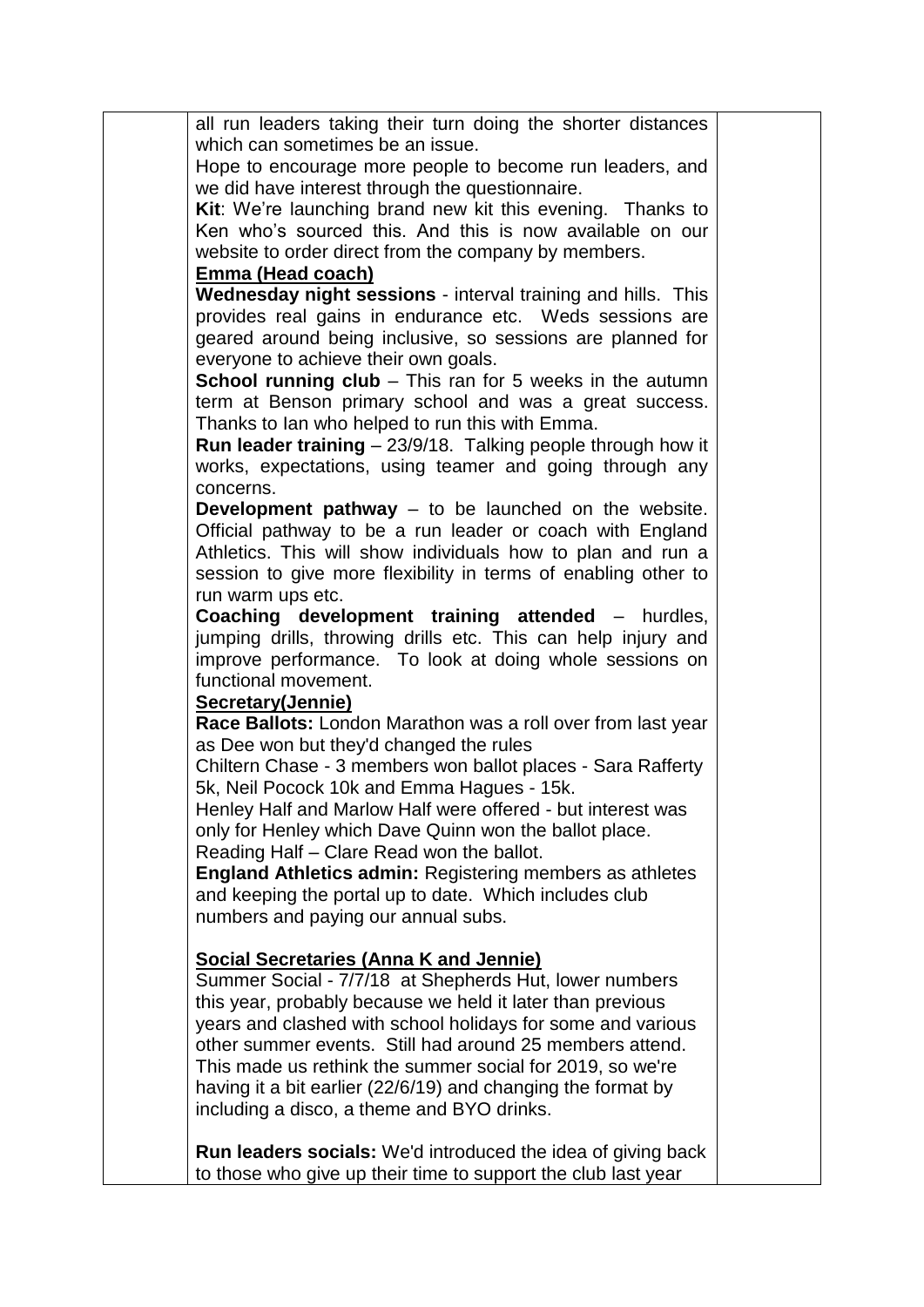|   | and we wanted to make this a regular event. We held a social<br>on Sunday 23/9/18 (brunch at The Waterfront café) that was<br>combined with new run leader training and refresher training<br>for existing run leaders.<br>We're doing this again on 7 March with "Pie Night" at the<br>Chequers pub, inviting all run leaders to come along for a<br>meal on the club as a thank you for their contribution.<br>Christmas Awards Party - 1/12/18 at Avanti - introduced the<br>idea of having some awards of which there were around 18 in<br>the end, including fun and more serious ones in recognition of<br>the achievements and the time that some of our members<br>give to the club. This was a great success with 47 members<br>and partners attending. This has set us thinking about how<br>we might do something similar next year for our 10th<br>anniversary.<br><b>Alice (Digital and Press Officer)</b> |              |
|---|-------------------------------------------------------------------------------------------------------------------------------------------------------------------------------------------------------------------------------------------------------------------------------------------------------------------------------------------------------------------------------------------------------------------------------------------------------------------------------------------------------------------------------------------------------------------------------------------------------------------------------------------------------------------------------------------------------------------------------------------------------------------------------------------------------------------------------------------------------------------------------------------------------------------------|--------------|
|   | Website: Keeps the website up to date and makes changes.<br>Developing this further this year. We'd like to put together<br>race results, but not had much response from members.<br>Added the calendar of events.<br>New kit will be available on the website soon.<br>Strava: Club was set up this year on Strava, and has proved<br>very successful and rather competitive on the leader board.                                                                                                                                                                                                                                                                                                                                                                                                                                                                                                                      |              |
|   | <b>Anna M (Social media)</b><br>Facebook Page: Keeps this up to date and adding lots of<br>useful links and information for members. This is a great place<br>to advertise club runs and events.<br>And other local events can be posted by members.<br><b>Newsletter:</b> Produces the newsletter sharing information<br>about the club, updates and members' stories.                                                                                                                                                                                                                                                                                                                                                                                                                                                                                                                                                 |              |
| 6 | <b>Election of Committee</b>                                                                                                                                                                                                                                                                                                                                                                                                                                                                                                                                                                                                                                                                                                                                                                                                                                                                                            |              |
|   | All committee members stood down and were re-elected.<br>Details of election attached.                                                                                                                                                                                                                                                                                                                                                                                                                                                                                                                                                                                                                                                                                                                                                                                                                                  |              |
|   | All members agreed the new committee.                                                                                                                                                                                                                                                                                                                                                                                                                                                                                                                                                                                                                                                                                                                                                                                                                                                                                   |              |
| 7 | <b>Members Questionnaire - Feedback</b>                                                                                                                                                                                                                                                                                                                                                                                                                                                                                                                                                                                                                                                                                                                                                                                                                                                                                 |              |
|   | Members questionnaire results attached.                                                                                                                                                                                                                                                                                                                                                                                                                                                                                                                                                                                                                                                                                                                                                                                                                                                                                 |              |
|   | The results highlighted a list of potential run leaders. Simon<br>will recirculate the list and then to approach the members<br>who've expressed an interest.                                                                                                                                                                                                                                                                                                                                                                                                                                                                                                                                                                                                                                                                                                                                                           | <b>Simon</b> |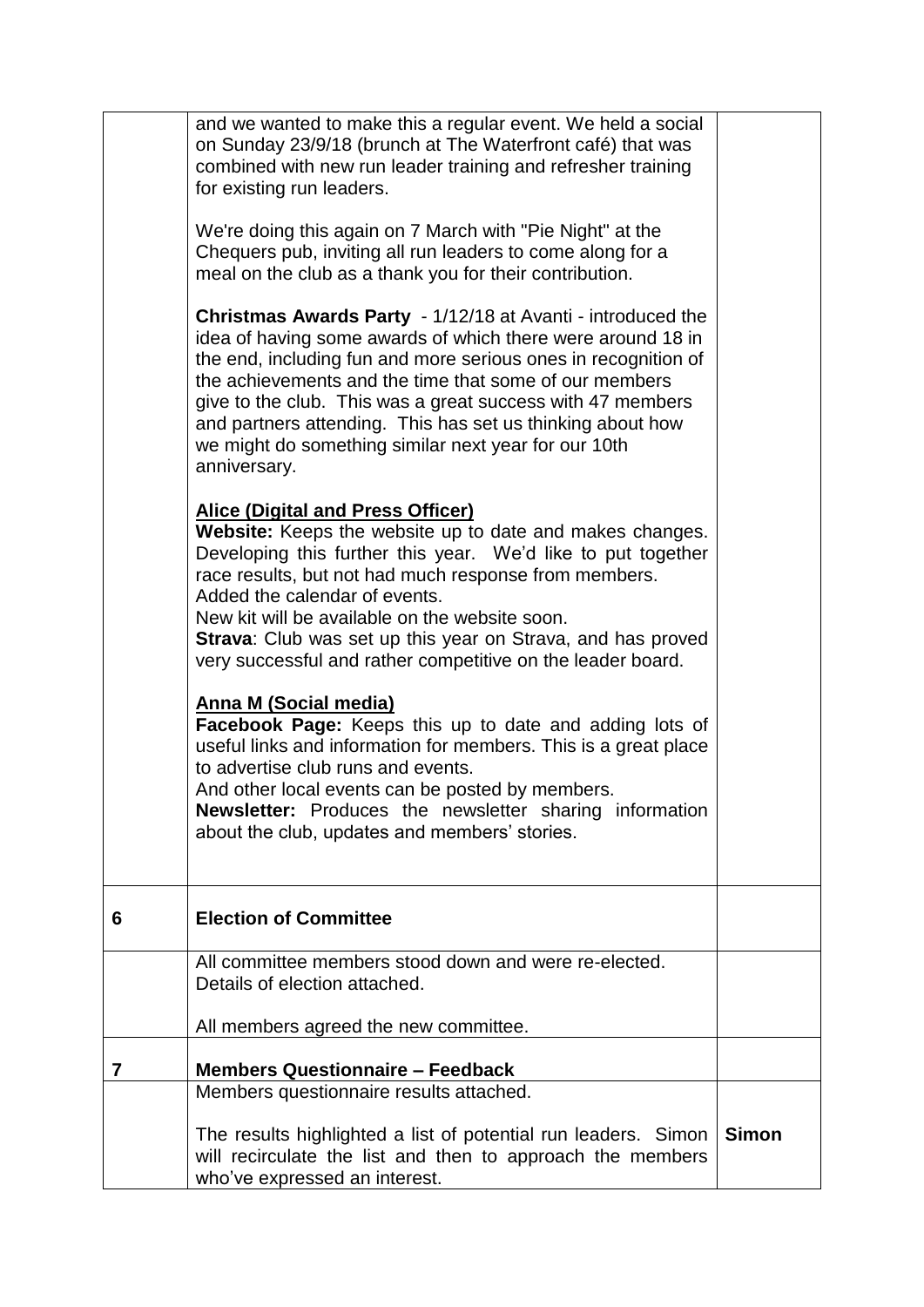|   | Donal confirmed that we'd do another survey next year to<br>compare with this year's results.                                                                                                                                                                                                                                                                                                                                                                                                                                                                                                                                                                                                                                                                                                                                                                                                                                                                                                                                                                                                                                                                                                                                                                                                        |                |
|---|------------------------------------------------------------------------------------------------------------------------------------------------------------------------------------------------------------------------------------------------------------------------------------------------------------------------------------------------------------------------------------------------------------------------------------------------------------------------------------------------------------------------------------------------------------------------------------------------------------------------------------------------------------------------------------------------------------------------------------------------------------------------------------------------------------------------------------------------------------------------------------------------------------------------------------------------------------------------------------------------------------------------------------------------------------------------------------------------------------------------------------------------------------------------------------------------------------------------------------------------------------------------------------------------------|----------------|
| 8 | <b>AOB</b>                                                                                                                                                                                                                                                                                                                                                                                                                                                                                                                                                                                                                                                                                                                                                                                                                                                                                                                                                                                                                                                                                                                                                                                                                                                                                           |                |
|   | Discussion around C25k – retention rates by holding later in<br>the year rather than January.<br><b>lan</b> – interested in running some sort of activities around<br>physical preparation so they don't sustain more injuries<br>Need to think more about what works with C25k, as there's a<br>lot of mental barriers, as well as fitness.<br>Idea that there could be a pre- C25k group to look at warm<br>ups, strengthening exercises etc.<br>And additional resources on the website, including you tube<br>videos.<br>$\text{lan}$ – been approached by the organiser of Brightwell cum<br>Sotwell 5k, which has now been extended to 8k. Ian's<br>approaching Run Wallingford and wants to know if we're<br>interested in helping out eg. Marshalling. Ian to find out more<br>details and come back to the committee.<br><b>Lindsey</b> – ready to start C25k from $1/4/19$ and would like to<br>run them from April to December and then take off 3 months.<br><b>Larry</b> – expressed his appreciation of all those running the<br>club. Liking the fact that there are more members running<br>longer distances. But not seeing experienced runners going<br>on to the longer distances as there's a barrier there for<br>moving on.<br>Need to think about ideas for making this work. | lan<br>Lindsey |
|   | <b>Frances - Affiliation no:</b> for England Athletics $-$ where can<br>we keep this so that everyone can access. Suggested the<br>Website members only area.                                                                                                                                                                                                                                                                                                                                                                                                                                                                                                                                                                                                                                                                                                                                                                                                                                                                                                                                                                                                                                                                                                                                        | <b>Alice</b>   |
|   | Alice - To add a section to the website about recommended<br>reading. And perhaps a section that's geared toward<br>beginners. Idea - "Things I wish I'd known"etc.                                                                                                                                                                                                                                                                                                                                                                                                                                                                                                                                                                                                                                                                                                                                                                                                                                                                                                                                                                                                                                                                                                                                  | <b>Alice</b>   |
|   |                                                                                                                                                                                                                                                                                                                                                                                                                                                                                                                                                                                                                                                                                                                                                                                                                                                                                                                                                                                                                                                                                                                                                                                                                                                                                                      |                |
|   | Meeting closed at 9 pm                                                                                                                                                                                                                                                                                                                                                                                                                                                                                                                                                                                                                                                                                                                                                                                                                                                                                                                                                                                                                                                                                                                                                                                                                                                                               |                |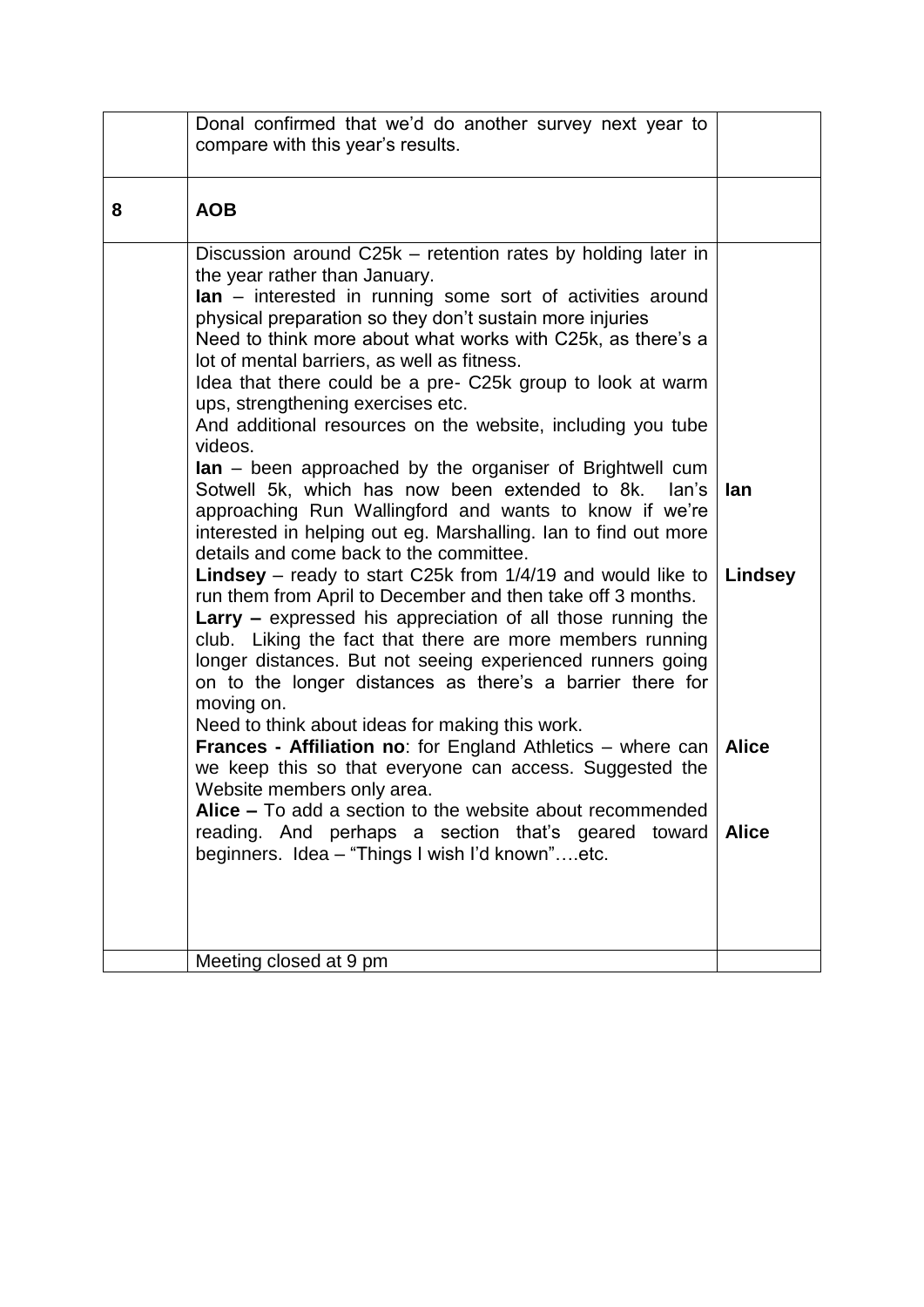# **Benson Striders AGM - Chairman's Report**

27 Feb 19

Good evening Striders welcome to Annual General Meeting 2019.

It is now a year since the AGM 2018 and the associated significant changes the committee. I am glad to report to you that your committee has continued to function and your club has continued to flourish. We as a club carefully walk a line that has enabled us to be very inclusive, for beginners and less experienced runners, whilst supporting and encouraging those of you keen to race or partake in the big events like marathons and ultras.

Agenda for this evening is available to you all and includes an update from most of the members of your committee:

# Report

Your club exist largely thanks to 2 groups of people, and the venn diagram of them overlaps considerably. So I want to start by publicly thanking them for making my job easy and, more importantly, making your club function.

Firstly, the people who make the running happen for us all at the weekends – **the Run Leaders**. This group:

Anna Keith, Dee Bryson, Emma Hagues, Larry Haywood, Jennie Hempleman, Alice Jones-Evans, Dionne Simpson, Gina Russell, Ben Keith, Anna Malkin, Neil Pocock, Harvey Poole, Ian Robinson, Lindsey Stark Colin Suttie, Ken Swan, and Gill Young – I apologise if I have missed you out.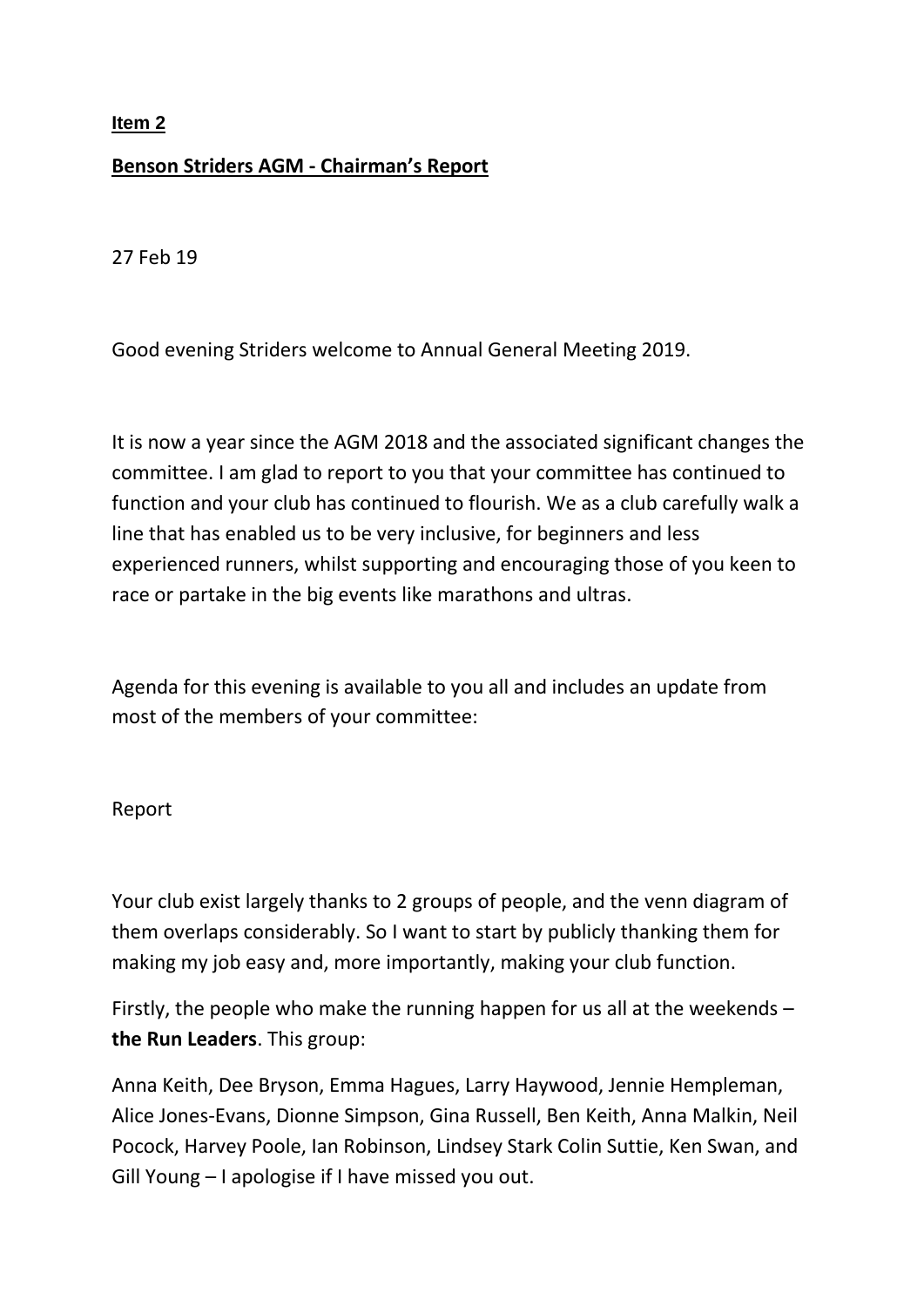often sacrifice the run they would prefer to run to make sure that we have the spread of runs that we provide. Three of these get a special mention – Emma (coach) for Wednesdays, Lindsey for C25K and Dee for circuits.

Secondly, the people who enable the Club to function – **your committee**. This group:

Dee Bryson, Jennie Hemplemen, Anna Malkin, Clare Read, Alice J-E, Anna Keith, Emma Hagues, Ken Swan and Simon Jarvis. You will have heard the overlap! SO thank you all Run Leaders and Committee Members.

This year has seen some big developments, especially our new website, with its members only section, has worked very well. Also the Club Strava leaderboard which has been both inspiring and also prone to bring out the best and worst in competitiveness.

Club socials have been a huge success with both the Summer Party and the excellent Christmas Party – thank you to the Social organisers. We have also had a good run of Club Runs including in Wallingford, Cartshed, and Abingdon Parkrun.

Our Club has continued to grow and sits at about 104 members. This has been supported this year by the (probably) unique occurrence of 2 Couch to 5k courses (spring and Autumn) which really helped to deliver for beginners. Lindsey's, together with Ian's, commitment to beginners has been fantastic. We remain a very beginner friendly club and I am proud of that and I think our 'C25K graduation ceremonies' with certificates, medal and coffee and cakes have been really enjoyable.

Our long distance running nutters have achieved a huge amount, with the Henley, Oxford, Windsor, Bisham Abbey, Stonor Trail, Henley and Maidenhead Half Marathons (though not the Reading Half of course); the Brighton, London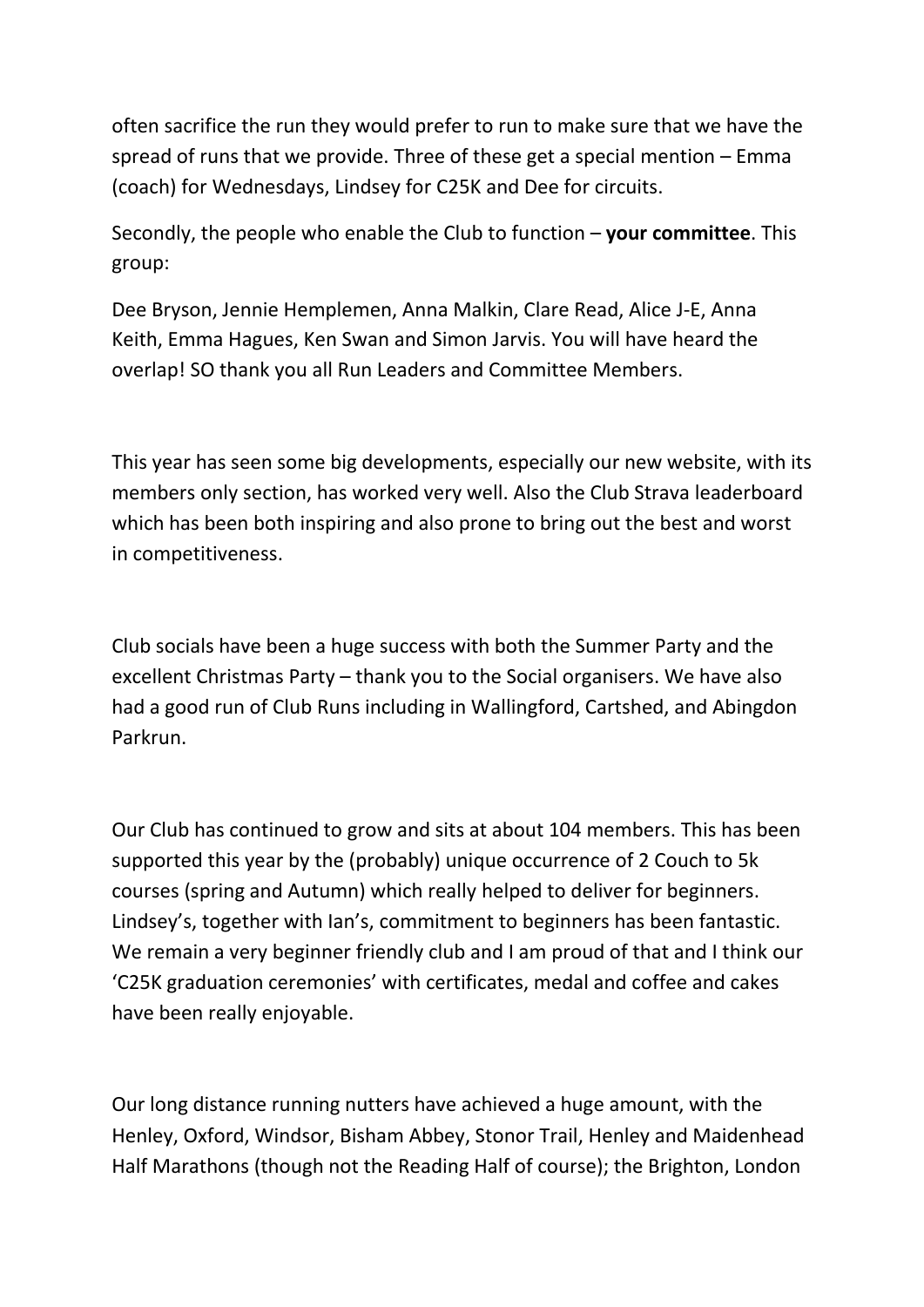and utterly ridiculous Snowdonia Marathon (Ken you are a loony but very well done); and the Race To The Stones 100Km Ultra Marathon (very well done to Dee and Kerry). We also had our Ultra Nutters evening in the Hut with the inspiring talk from Lauren on the Marathon des Sables.

And so we have moved into 2019 with a similar set of challenges ahead, so good luck to you all, enjoy your running and keep injury free.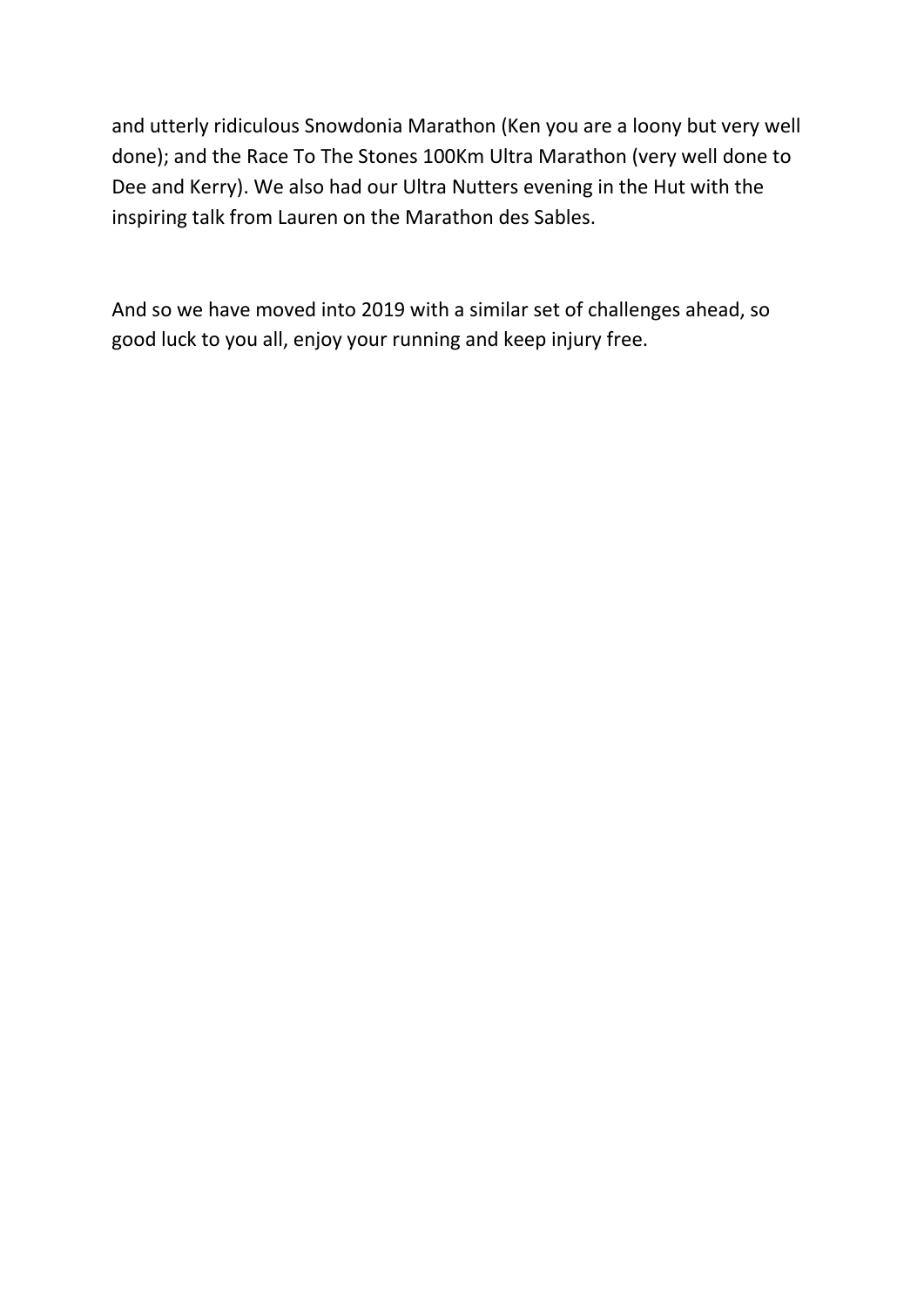# **Benson Striders Accounts 2018/19**

For those of you who don't know me I am the treasurer and I am the one who keeps track of who has paid or not! My role involves doing a monthly reconciliation of the accounts and then checking it against the bank statement. I also present a summary of the accounts each month at the committee meetings. I let various members of the committee know who had paid and for what, for example, payment for social events, subs or circuits. I liaise closely with Donal, Dee and Simon about memberships. I pay any bills the club has such as insurance, hall/event hire and jog leader courses. In order to pay the bills, I set up the payment and then before the bill can be paid either Donal or Dee had to authorise it – so basically for each payment two authorisations are required. The three of us are the signatures on the account. All banking is now done via the internet.

# Now for the figures!

### **We started the year with a bank balance of £1927.95 up £896.36 from 2017.**

A total of £1540.00 of income was generated through membership.

Our two highly successful C25K courses brought in £380.00 of income.

A total of £1099.14 was generated by circuits.

### **Total Income - £2639.14**

### **This enabled us to pay for (in no particular order): -**

Entry into local races such as the Reading Half, Henley Half, Chiltern Chase.

Circuits Insurance

Circuit Equipment

Youth Hall Hire for Circuits

A website designer to help with the set-up of the new website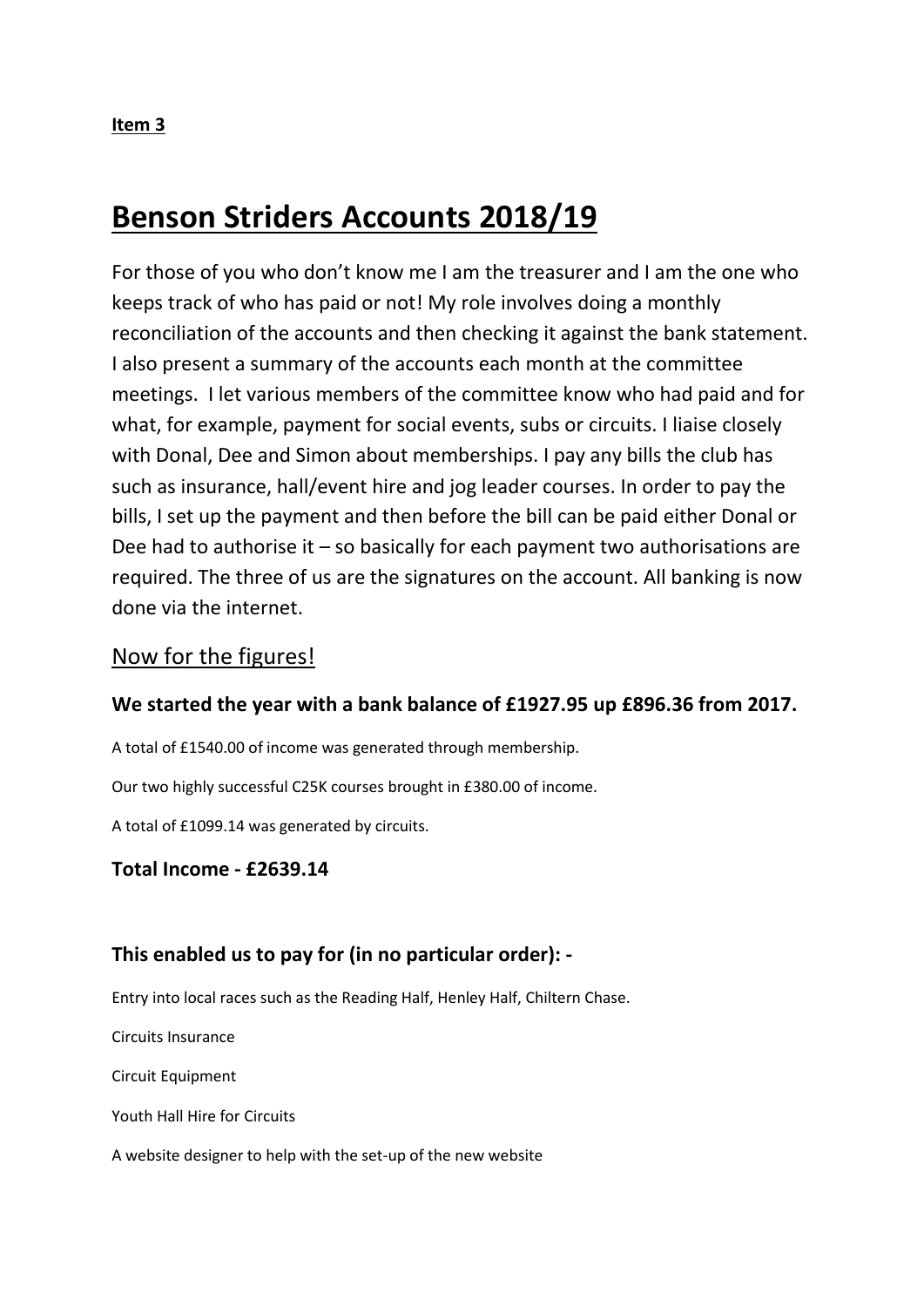#### Athletics Affiliation

*Affiliation to England Athletics for the committee members £150 (this enables the club to be eligible for a place in the London Marathon).*

Curry evening for jog leaders

Jog Leaders Brunch

Striders clothing to have in stock

Wreath for Remembrance Day

ICE Tags for each member at £2.90 each

Awards for the Christmas Party

We received a grant from South Oxfordshire for £500.00. We used this money to pay for Benson Primary School to have a running club. Emma and Ian kindly ran this for us and it was a huge success.

# **We ended the year with a bank balance of £1,992.82 which is £64.87 more than in 2017.**

So, as you can see any money we generate is put back into the club so everyone can benefit.

Finally, anyone is welcome to look at the accounts if they wish to just let Donal, Dee or myself know.

Clare Read

(Treasurer Benson Running Club)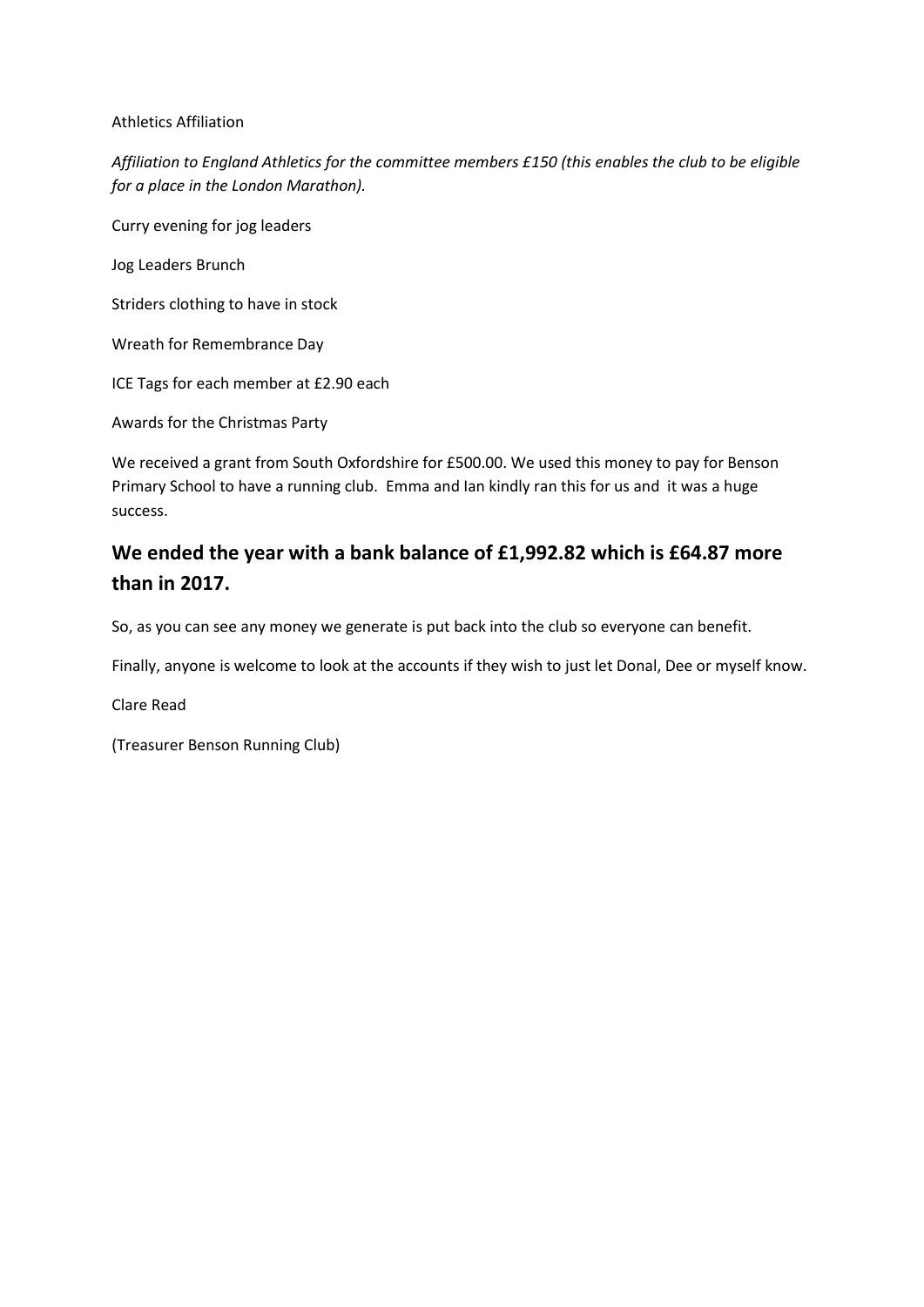# **Election of Committee Members**

| <b>Position</b>   | Proposed | Proposer | Seconded |
|-------------------|----------|----------|----------|
|                   |          |          |          |
| Chair             | Donal    | Clare    | Emma     |
|                   |          |          |          |
| Vice Chair        | Dee      | Jennie   | Anna K   |
|                   |          |          |          |
| Secretary         | Jennie   | Emma     | Donal    |
|                   |          |          |          |
| Treasurer         | Clare    | Anna K   | Jennie   |
|                   |          |          |          |
| Welfare Officer   | Alice    | Dee      | Simon    |
|                   |          |          |          |
| <b>Head Coach</b> | Emma     | Donal    | Anna M   |
|                   |          |          |          |
|                   |          |          |          |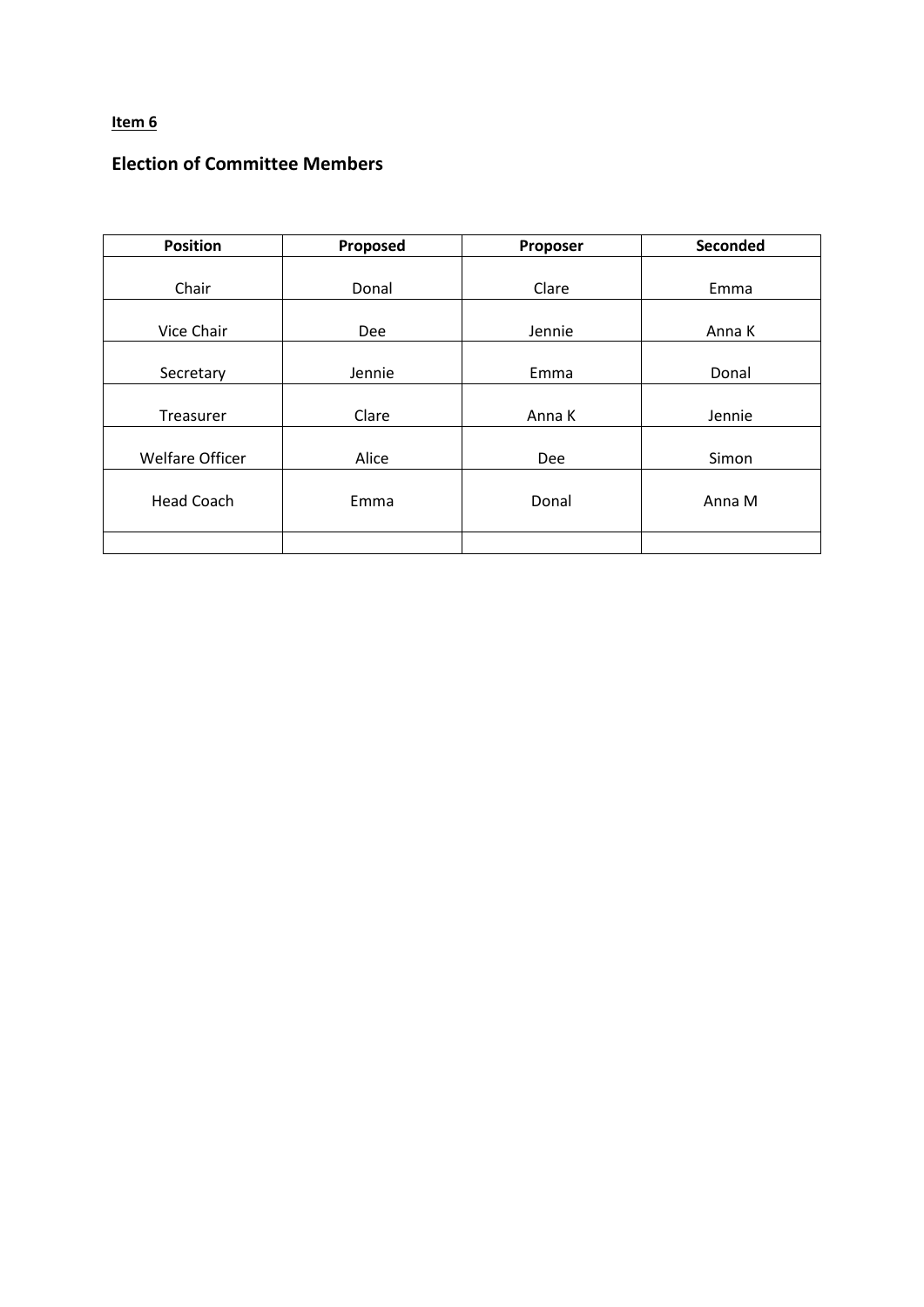#### **Benson Striders Members Questionnaire 11/2018 – AGM summary**



If you have recently completed the C25K what do you think the club could do to help you to progress into 5k, 5-7k groups?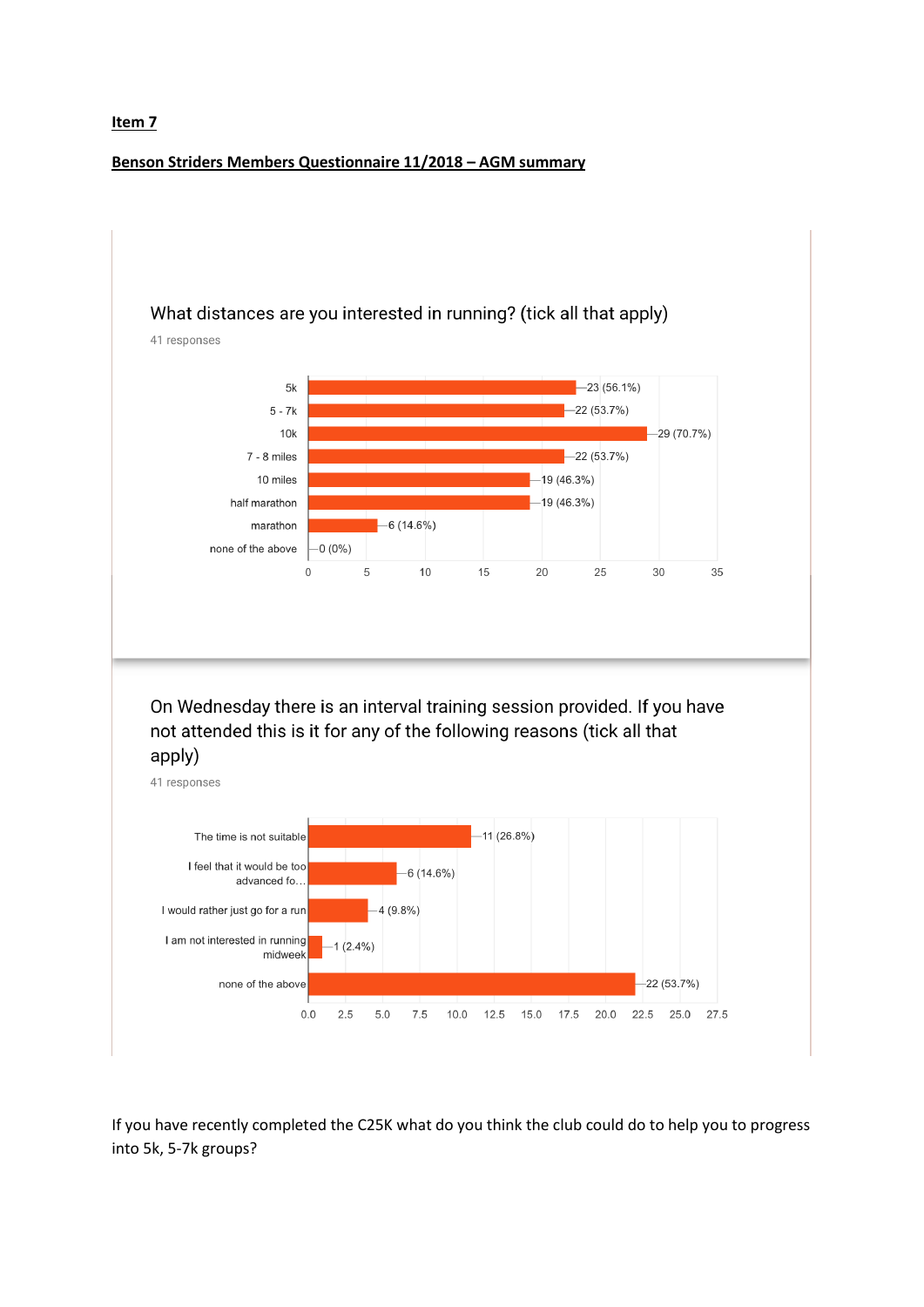12 responses

- A C25K progression group
- Continue with a slow 5K group

On Monday there is a circuit class, for which there is an additional payment. Numbers have had to be capped due to the constraints of the working area. Would you like to attend such a training session?

41 responses



The club relies heavily on people volunteering to lead groups as jog leaders. The club provides jog leader training. Would you be interested in being trained as a leader?

34 responses

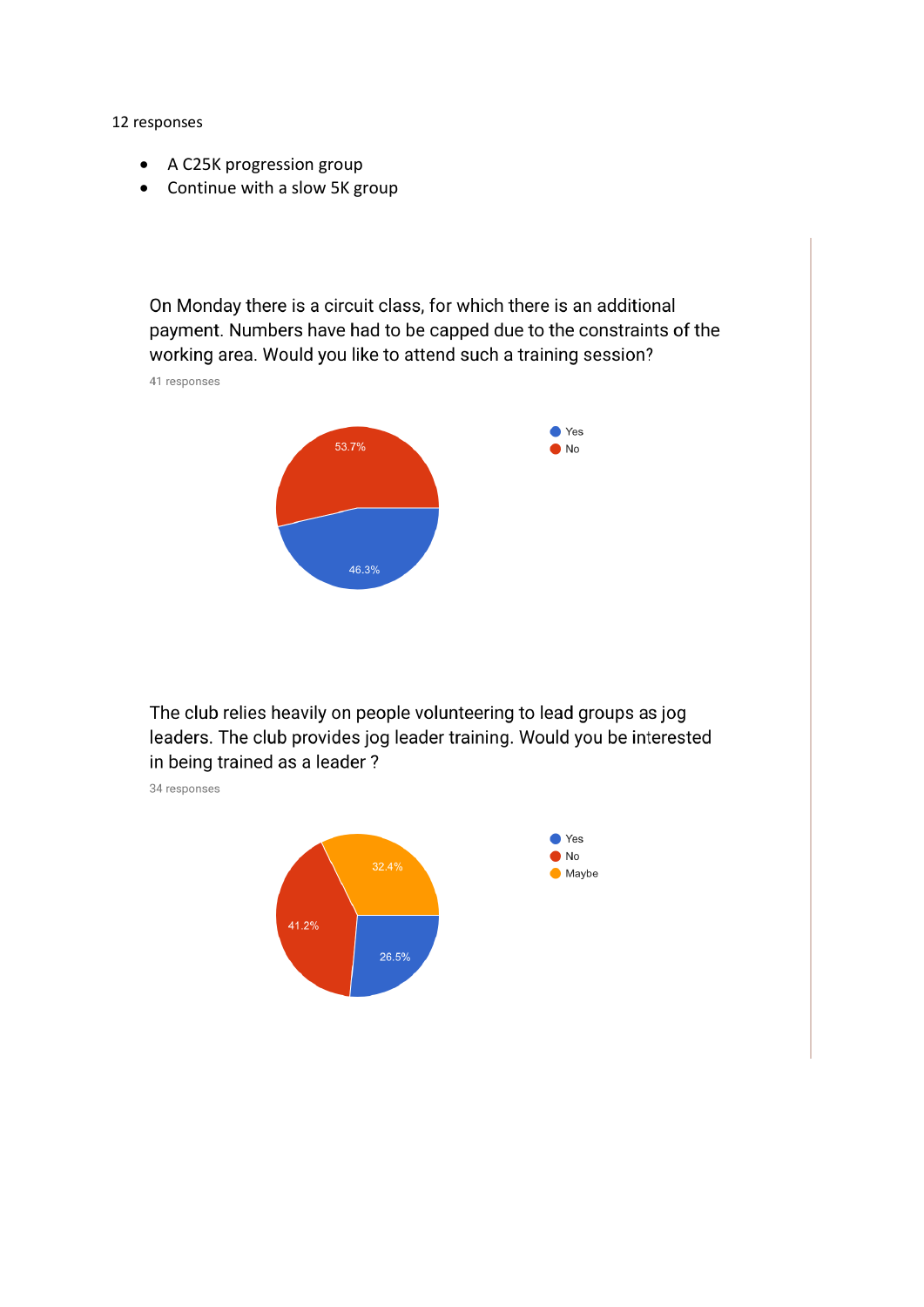# Which of the following club social events would you be interested in attending? (tick all that apply)



The club are reviewing Benson Striders kit. Which of the following would you be interested in purchasing? (tick all that apply)



Have you any suggestions for an award (serious or comical) which could be presented at Club Christmas Party?

13 responses

41 responses

41 responses

•